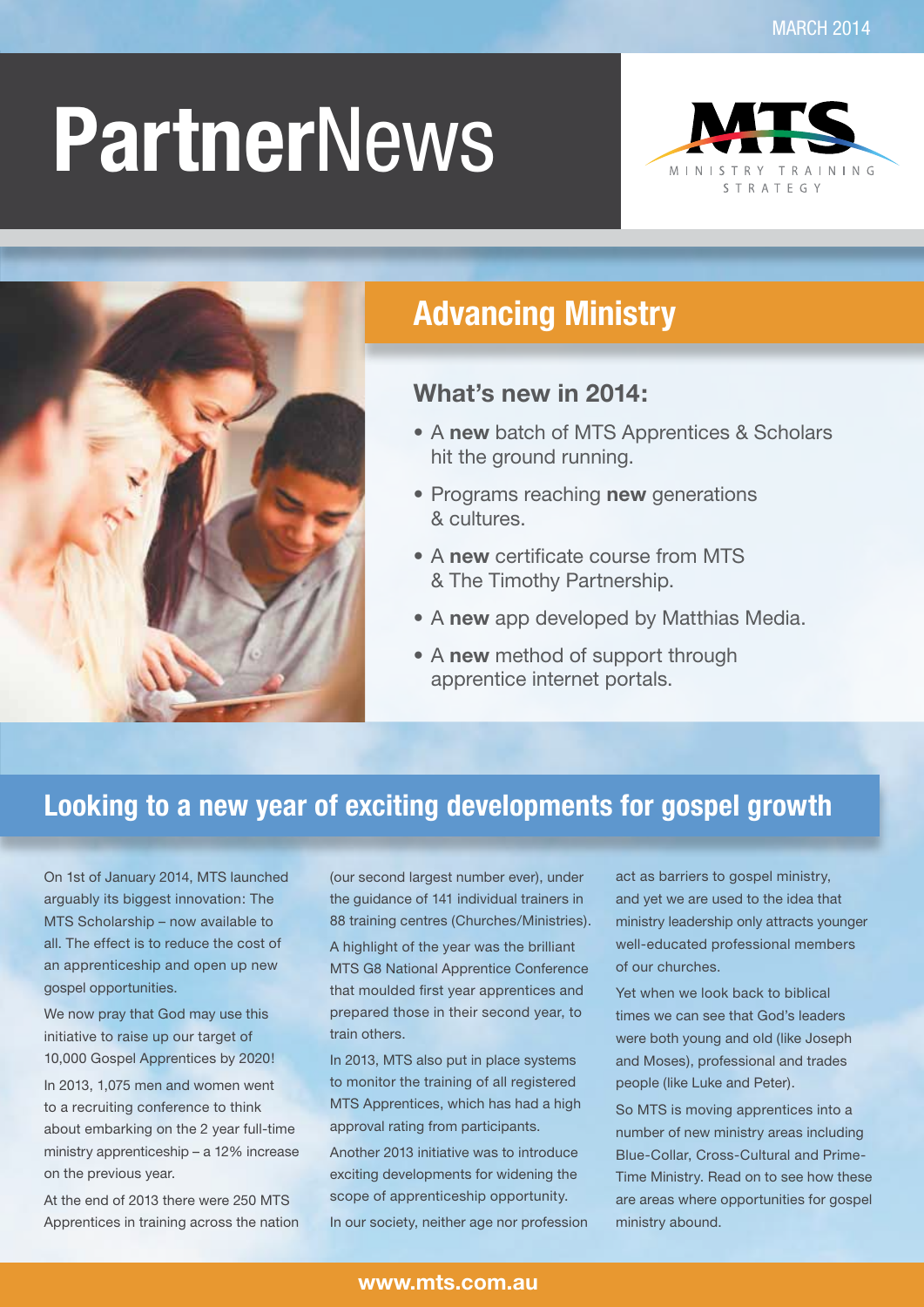## **The Scope of Gospel Apprenticeships**

### **Young, gifted and on fire for the gospel**



*Craig Elfenbein, a new apprentice at Crossroads Christian Church, Canberra*

In 2012 I was challenged to consider my role in the body of Christ and have since spent considerable time seeking guidance from church leaders, trusted Christian friends, and reading my Bible and other books on the subject. Throughout this process, the friends and key leaders I spoke to encouraged me to think about doing a two-year ministry apprenticeship.

So now that I have taken up the challenge what next? During my apprenticeship I have the privilege of being involved in a wide variety of ministry activities. My main ministry priorities are serving with the ANU Christian student group (FOCUS) and working with international students as part of the Crossroads International Fellowship. I also will be part of a mission trip with Crossroads

to India in October to teach Moore College PTC courses to local pastors and will spend a few hours each week apprenticing to sports chaplains across a rotation of sports and clubs.

Beyond MTS I would like to go on to Bible college. And beyond that I am open to going wherever needed. Thanks again to all of you for your support not only to me, but to all of the MTS apprentices. It is my prayer that God will see a great return on all of your investments!

### **MTS Blue Collar Ministry takes off**



*Andrew Beddoe reports on the value and growth of MTS' 'Blue Collar Apprenticeships'*

When I was at Theological College, I became good friends with a carpenter in my year. He told me that he felt like a square peg trying to fit through a round hole.

I'd also noticed that churches were struggling to reach Blue Collar people.

I then realised that if churches are to effectively reach and minister to these people, they need Blue Collar Christian leaders who understand the challenges they face. They need gospel workers who can overcome the prejudices that exist between white and blue collar people.

In 2010 through MTS we started to train men and women for Blue Collar Christian ministry and leadership in the way an apprentice carpenter trains to be a chippy. Over the last 4 years we have developed a 2 year

vocational course that does the job. It works and it provides a square hole for the square pegs in our churches for those whose learning styles don't suit traditional higher education.

These are the Peter and Andrew, James and John sorts of Christians whom God will use to both reach the many unreached Blue Collar people in our community, and grow others already in our churches.

9 people began an evening course in the Blue Collar Ministry Apprenticeship in 2013. It was encouraging to have so many people engaging in the training each Monday night. We saw their love for Jesus grow, their confidence to read God's word increase and greater boldness to share Jesus with their friends.

At the end of the year, Brett, a plumber said, "Everybody should do this training".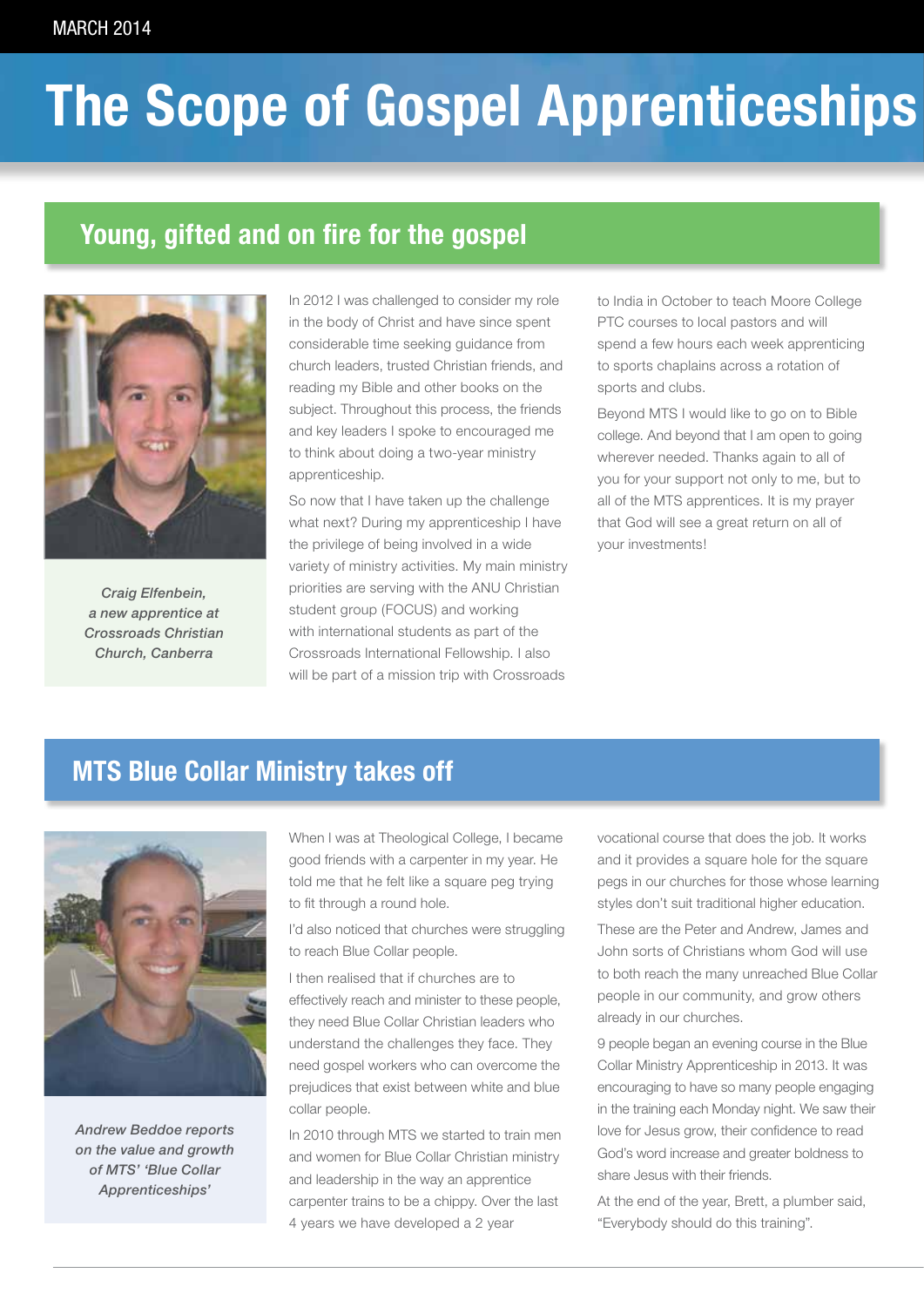### **Across Generations and Cultures**

### **Bridging the cultural divide**



*Ellyn Rowe heads up the push for Cross-Cultural Apprenticeships*

I am excited to be piloting a new MTS program with a cross-cultural focus. The goal of this new program is to train and equip workers for gospel ministry and furthering their holistic understanding of cross-cultural gospel ministry.

My apprenticeship is with EV Church, Erina, where I will be partnering with Australian Indigenous Ministries (AIM) for the crosscultural components. I will be attending the Missions Interlink Short-term Training (MIST), which will introduce me to significant issues relating to life, work and Christian faith for those serving in a cross-cultural setting. During my apprenticeship I am planning to go on two field trips and run a Mission Awareness Tour through AIM. In addition to this, I will also be involved in local ministry

to women and youth involving; High School Scripture, "Flipside" Christian lunchtime groups in five high schools, and mission conferences such as ReachOut.

I will also be undertaking a Research Project on "the biblical and practical methodology of the church's role in mission: choosing, training, sending, supporting missionaries. And the relationship between church and parachurch in relation to findings."

I am thankful to God for the opportunity to undertake this two year Cross-Cultural MTS Apprenticeship and look forward to being trained and equipped for a lifetime of gospel ministry!

### **Where age is no barrier to sharing the good news**



*David Bell says that it's never too late to do gospel work*

It is my privilege to do part-time ministry work in our local high school assisting in the Christian Studies Program. In addition, my wife and I attend youth camps as mentors to the leaders and assist in proclaiming the good news of salvation through Christ.

I have found that age is not a barrier to ministry, and that younger Christians often appreciate the perspective that older Christians bring. Age gives testimony to the way in which Christ has worked through us, and in us.

MTS Prime Time encourages those approaching retirement to take up a new lease of life in gospel ministry. The program encourages us to do ministry work, in a structured environment, with experienced trainers from whom they can learn.

Whilst MTS has a strategic role in training up future generations of church leaders, for those who do not go into a full-time paid ministry, the MTS experience provides a strong basis for effective witness in the home, workplace and amongst friends. MTS Prime Time training gives a degree of confidence and competence. It provides a sound springboard for those contemplating a ministry in their Prime Time.

We are privileged to be able to serve the Lord at any stage of our Christian life. Much needs to be done. After all, Timothy was mentored by Paul. The biblical precedence is clear. Let's get moving. If you want to work in the harvest field, contact MTS. It would be wonderful to hear from you.